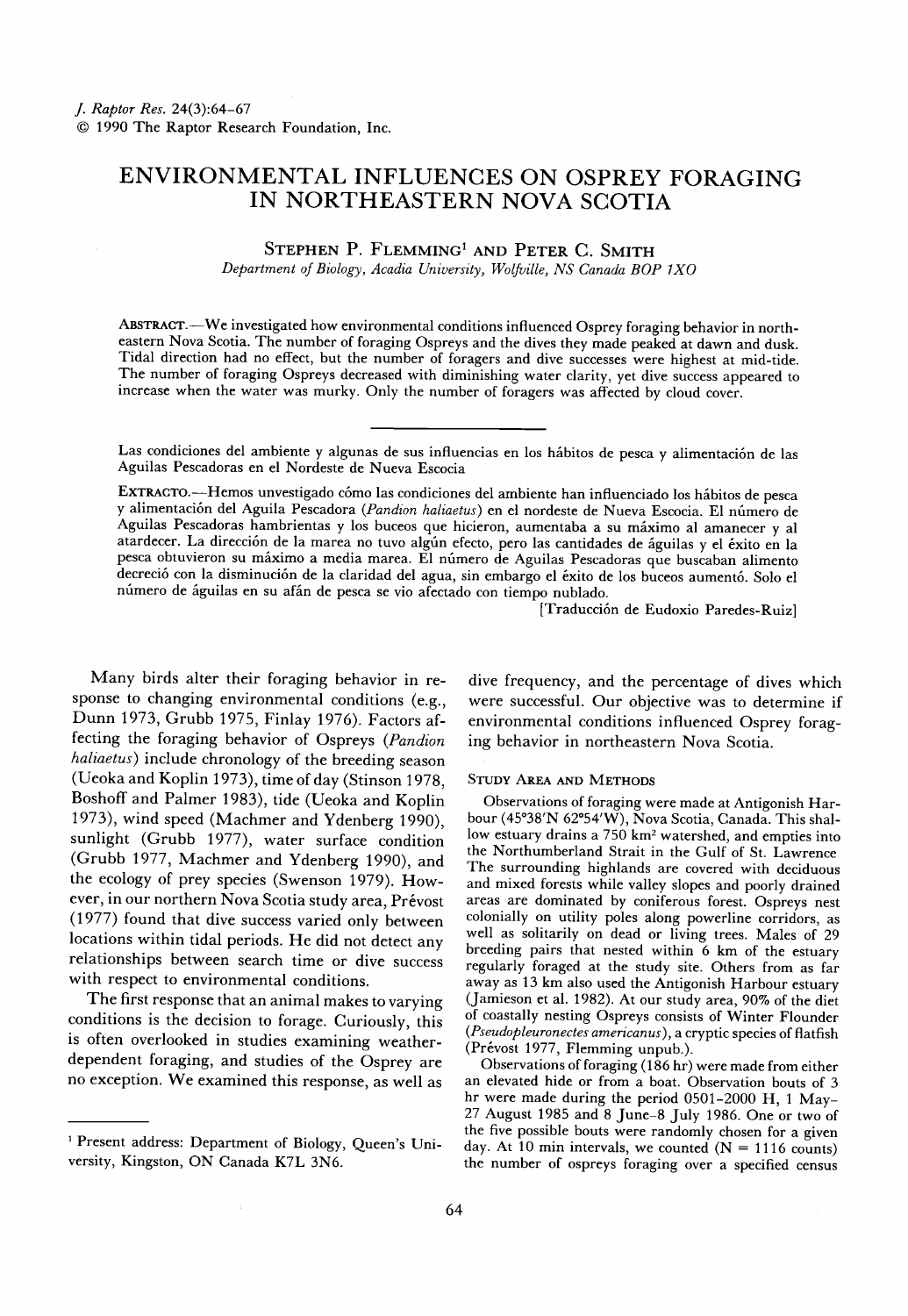| <b>ENVIRONMENTAL</b><br><b>CONDITION</b> |           | NO. FORAGING PER COUNT | NO. DIVES PER HOUR   | PERCENT DIVE<br><b>SUCCESS</b> |
|------------------------------------------|-----------|------------------------|----------------------|--------------------------------|
| Time of day                              | 0501-0800 | $0.79 \pm 1.40$ (198)  | $1.64 \pm 2.16(33)$  | 50.0(54)                       |
|                                          | 0801-1100 | $0.66 \pm 0.99$ (240)  | $1.80 \pm 1.25(40)$  | 74.4 (43)                      |
|                                          | 1101-1400 | $0.36 \pm 0.72$ (162)  | $0.52 \pm 0.94(27)$  | 57.1(14)                       |
|                                          | 1401-1700 | $0.60 \pm 1.06$ (240)  | $1.38 \pm 1.75(40)$  | 63.6(55)                       |
|                                          | 1701-2000 | $1.21 \pm 1.70$ (276)  | $2.13 \pm 2.58$ (46) | 63.3(98)                       |
| Direction of tide                        | Flood     | $0.70 \pm 0.81$ (510)  | $1.34 \pm 1.65(85)$  | 59.6 (114)                     |
|                                          | Ebb       | $0.75 \pm 0.91$ (606)  | $1.49 \pm 2.11(101)$ | 64.0 (150)                     |
| Tidal amplitude                          | Low       | $0.74 \pm 1.10$ (348)  | $1.17 \pm 1.56(58)$  | 55.9 (68)                      |
|                                          | Mid       | $0.86 \pm 1.41$ (444)  | $1.76 \pm 2.17(74)$  | 70.0 (130)                     |
|                                          | High      | $0.65 \pm 1.30$ (324)  | $1.22 \pm 1.99(54)$  | 53.0 (66)                      |
| Water clarity                            | Clear     | $0.82 \pm 1.36$ (564)  | $1.63 \pm 2.11(94)$  | 59.5 (153)                     |
|                                          | Hazy      | $0.83 \pm 1.39$ (306)  | $1.25 \pm 1.85(51)$  | 57.8 (64)                      |
|                                          | Murky     | $0.54 \pm 0.94$ (246)  | $1.15 \pm 1.64(41)$  | 76.6 (47)                      |
| Cloud cover                              | Clear     | $0.91 \pm 1.45$ (222)  | $1.27 \pm 1.97(37)$  | 59.6 (47)                      |
|                                          | Overcast  | $0.75 \pm 1.27$ (840)  | $1.51 \pm 1.97(140)$ | 62.7 (212)                     |
|                                          | Raining   | $0.32 \pm 0.70$ (54)   | $0.56 \pm 1.33(9)$   | 60.0(5)                        |

**Table 1. Effects of environmental conditions on Osprey foraging behavior in northeastern Nova Scotia. Reported**  values are  $\bar{X} \pm SD$  (N).

area (2.5 km<sup>2</sup>) at Antigonish Harbour, and evaluated for **each dive (prey capture attempt, N = 264 dives), whether**  or not the Osprey was successful in capturing prey.

**We measured four potential environmental influences on Osprey foraging behavior. The diurnal period was divided into 5 3-hr periods (0501-2000 H); tidal amplitude was divided into low, mid, and high (using tide tables), and tidal direction was divided into flood and ebb categories; water clarity was categorized as clear (substrate clearly visible), hazy (objects < 10 cm diameter not visible), or murky (objects <20 cm not visible) at a depth of 1 m; and cloud cover was categorized as clear (<10% cloud cover), overcast, or raining.** 

**As the counts of foraging Ospreys were not normally distributed, Kruskal-Wallis tests were used to determine if the number of foragers varied. Dive number and percent success data were normally distributed, so parametric statistics were employed. Analysis of variance was used to test if the number of dives varied, and the Chi-square test was used to determine if dive success was affected. Chisquare tests were performed comparing the proportions of**  dives which were successful among categories (binomial **data, Zar 1984).** 

#### **RESULTS**

**The effects of environmental conditions on Osprey foraging in northeastern Nova Scotia are reported in Table 1. The time of day had an impact on Osprey**  foraging effort (Kruskal-Wallis  $F = 10.18$ ,  $P = 0.01$ ). **There were more Ospreys foraging at dawn (0.79 foragers) and dusk (1.21) than at mid-day (0.36).**  **The number of dives/hour followed the same pattern**  (ANOVA  $F = 3.58$ ,  $P = 0.01$ ). However, time of **day did not affect the percentage of dives which were**  successful  $(\chi^2 = 6.40, P = 0.18)$ . Dive success ranged **from 50.0-74.4% throughout the day.** 

**Neither the number of foraging Ospreys (Krus**kal-Wallis  $F = 1.40$ ,  $P = 0.50$ ), dives/hour (AN-OVA  $F = 2.39$ ,  $P = 0.21$ ), nor percent dive success  $(\chi^2 = 0.40, P = 0.55)$  were affected by the direction **of the tide. However, the number of foraging Ospreys significantly varied with tidal amplitude**   $(Kruskal-Wallis F = 3.83, P = 0.02)$ . More Ospreys **foraged at the mid-tide (0.86 foragers) than whenthe tide was low (0.74) or high (0.65). While the number of dives/hour was unaffected (ANOVA F**   $= 1.87, P = 0.16$ , it was apparent that mid-tide **yielded a greater percentage of dives which were successful (70.0 percent), than either low (55.9) or**  high tide (53.0)  $(\chi^2 = 7.77, P = 0.03)$ .

**Fewer Ospreys were foraging when the water was murky (0.54 foragers), than when it was clear (0.82)**  or hazy  $(0.83)$  (Kruskal-Wallis  $F = 3.06$ ,  $P = 0.05$ ). **The number of dives/hour was unaffected (ANOVA**   $F = 1.12, P = 0.33$ , but there was a weak influence of water clarity on dive success  $(\chi^2 = 5.14, P = 0.08)$ . **Dive success appeared to increase when the water was murky.**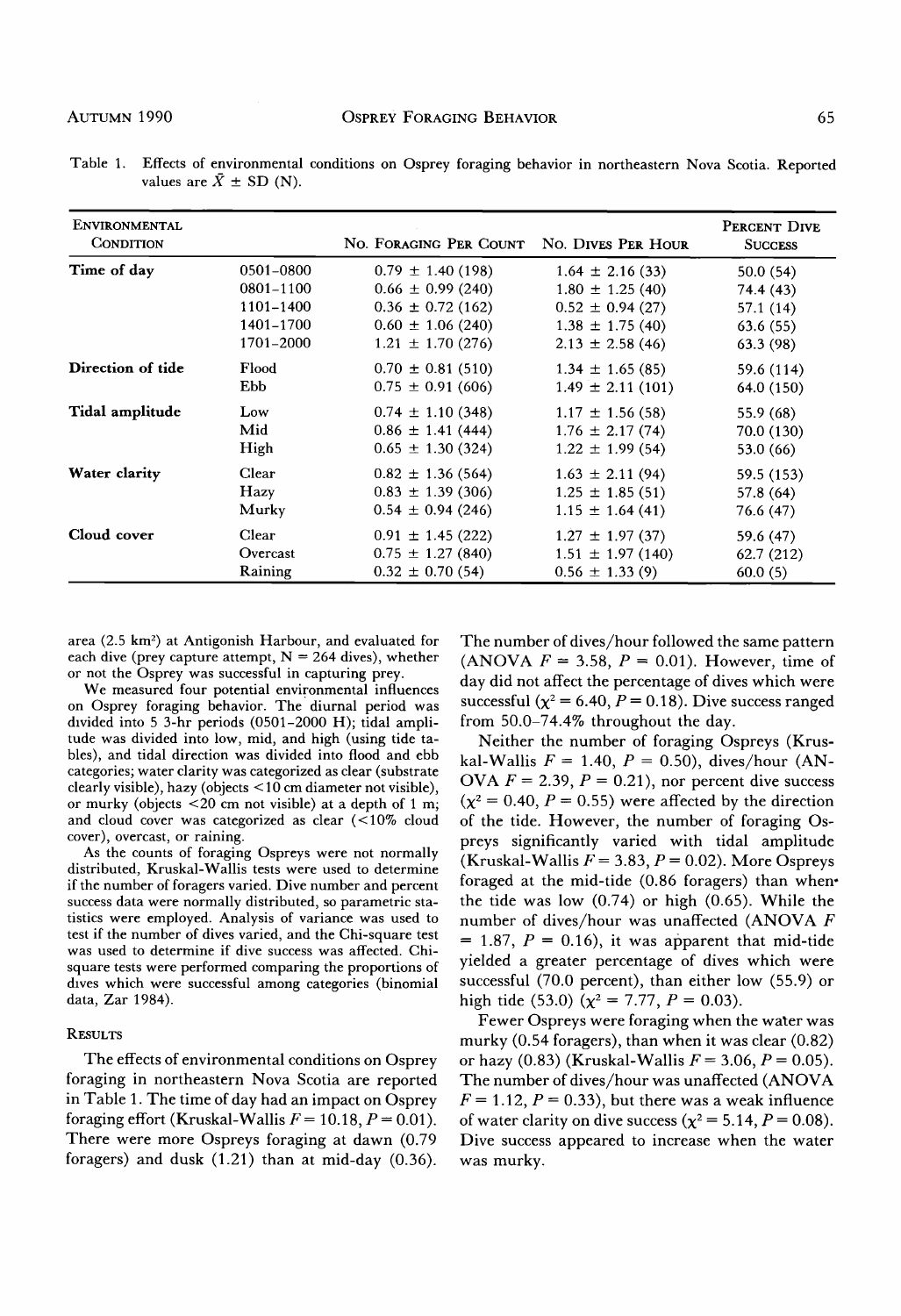**Cloud cover affected the number of foraging Os**preys (Kruskal-Wallis  $F = 4.63$ ,  $P = 0.01$ ), such **that fewer birds foraged when it was raining (0.32 foragers), than when it was overcast (0.75) or clear (0.91). Cloud cover did not affect either the number**  of dives/hour (ANOVA  $F = 0.97$ ,  $P = 0.41$ ), or the **percentage of dives which were successful (** $\chi^2 = 0.17$ **)**  $P = 0.60$ .

## **DISCUSSION**

**Peaks in Osprey foraging activity have been previously noted. Stinson (1978) found that more fish were brought to the nest early in the day, and Ueoka (1974) found that Ospreys concentrated their foraging effort in the hours immediately after morning fog had dissipated. Similar to our study, Boshoff and Palmer (1983) noted a dawn and dusk pattern in Osprey hunting periodicity. It appears that foraging peaks may be most pronounced at dawn and dusk to compensate for the nocturnal non-feeding period. However, this is unlikely to be the sole explanation for foraging peaks, as Waterston (1961) and Hagan and Walters (1990) noted three and four daily peaks, respectively. Hagan and Walters (1990) reported that the time between foraging peaks corresponded to the length of time required by Ospreys to fly to the foraging area, capture prey, and return to the nest. Hence, the long foraging distance (ca. 14 km) they reported appeared to dictate multiple foraging peaks. Ospreys that nest close to foraging areas could make foraging trips whenever necessary. This would result in a greater degree of randomness in the times at which the foraging area is used. In our study area, most Ospreys nested within 3 km of the foraging area. A few nested as far away as 13 km, but still foraged at Antigonish Harbour (Jamieson et al. 1982). These more distantly nesting Ospreys may have contributed to our observation of two foraging peaks.** 

**We found that the number of foragers and percent dive success peaked at mid-tide, suggesting that Ospreys preferentially foraged during the tidal state that resulted in the highest probability of success.**  Prévost (1977), who also examined Osprey foraging **behavior at Antigonish Harbour, found that dive success varied among locations within tidal periods. He reported that his finding was due to differences in water depth. Hence, lower foraging activity and dive success at high tide would be expected because of the high water depth. Deeper water would inhibit capture of Winter Flounder, which is a bottom feed-** **er. Similarly, lower activity and success would be expected for low tide because Winter Flounders would be forced to the deeper channels, vacating the mudflats which are exposed at low tide. Tyler (1971) found that Winter Flounder also move extensively during the mid-tide. Presumably, Winter Flounders would be easier to detect at mid-tide. Our results appear to be consistent with this behavior.** 

**Ueoka and Koplin (1973) found that successful fishing efforts were highest at ebb (outgoing) tide. Stinson (1978) found the same pattern in one year of his study, but the opposite pattern in the second year. At Antigonish Harbour, we found no pattern associated with tidal direction, only tidal amplitude. Our findings appear to be related to prey behavior, and it is possible that the behavior of prey also explains the different foraging responses to tide among and within other studies. Swenson (1979) found that Osprey dive success varies with prey species foraging behavior.** 

**Fewer Ospreys foraged at Antigonish Harbour when the water was murky. Dive success was similar for clear and hazy conditions, but showed a statistical trend to increase for the murky condition. Given that relatively few birds forage during murky conditions, presumably due to the poor visibility, perhaps the fish taken were the ones near the water's surface, and thus easier to catch. Further examination is required to test this possibility. To date, no other study has examined the effect of water clarity on Osprey foraging behavior, although intuitively it would seem to be an important influence. Our data support this notion.** 

**While the number of foragers decreased as cloud**  cover increased, like Prévost (1977) and Machmer **and Ydenberg (1990), we did not find any relationship with foraging success. However, Grubb (1977) found that when the sun was occluded, hovers, dives, and successful dives/min all decreased significantly.**  It may be that Prévost's (1977), Machmer and Yden**berg's (1990), and our measures of cloud cover were not fine enough to measure the more immediate foraging responses reported by Grubb (1977).** 

**Although only four environmental influences on Osprey foraging behavior were examined in this study, all four were shown to have an effect. The**  results differed from a similar investigation (Prévost **1977) at the same study site that concluded there was very little environmental influence. A major reason for arriving at a different conclusion was that,**  unlike Prévost (1977), we documented how condi